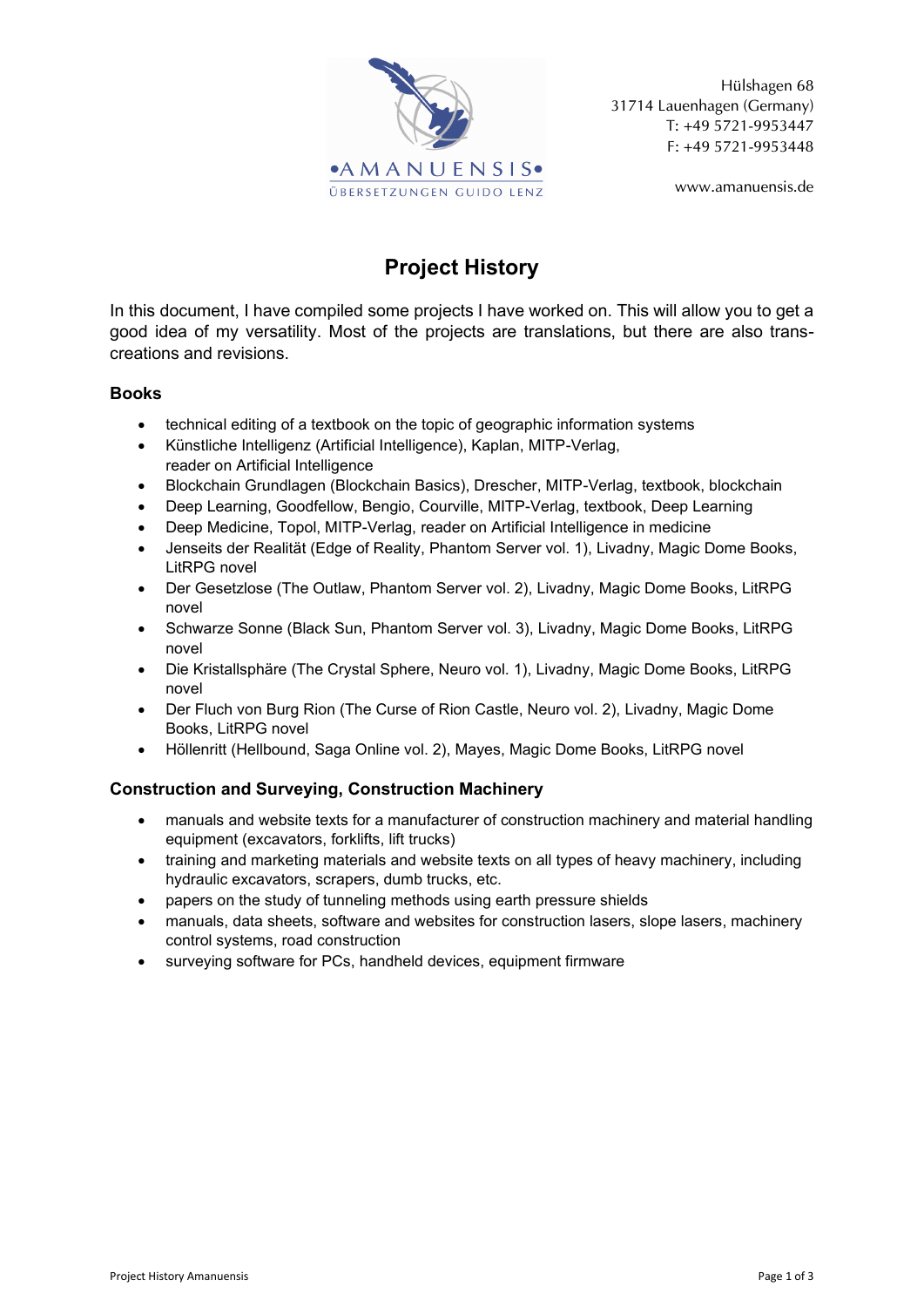## **GNSS**

- Garmin GPS receivers (consumer devices): manuals incl. all desktop publishing, PC software, receiver firmware, product catalogs, website content
- NovAtel GNSS (professional receivers): data sheets, parts of manuals, software, presentations
- other GPS and GNSS manufacturers (consumer and professional devices): manuals, data sheets, software, firmware, training materials, websites, information material for trade fairs
- various manufacturers of navigation devices (consumer devices): manuals, data sheets, software, firmware, training materials, websites, information material for trade fairs
- others: textbooks and brochures on geographic information systems (GIS), documents for military development projects

## **Automotive, Railway**

- marketing materials, websites and technical information for a Japanese premium vehicle brand
- marketing materials for a British premium vehicle brand
- workshop manuals for motor vehicles, training materials for several car manufacturers
- data sheets, training materials and sales brochures for a truck and bus manufacturer
- manuals for a software for railroad operations
- offer and execution documents for new railroad lines
- offer and execution documents for new railroad depots
- offer and execution documents for streetcars
- internal communications of a tire manufacturer

## **Industry, special applications**

- Eurofighter management presentation
- technical manual on a submarine radar system
- technical manuals and maintenance manuals for military naval radar systems
- brochures for agricultural machinery
- data sheets, brochures and website texts for a manufacturer of boat engines
- manuals and software for forestry lasers
- brochures for processing lines in the food industry (drum washers, receiving trays, de-stoners, transport chutes, etc.)
- manuals, online help and GUI for several CAD, CAE and CAM systems
- auction website for industrial movables and real estate
- offers and technical data for boiler plants (superheated steam/hot water boilers)
- technical catalogs and manuals for a manufacturer of locking systems
- technical and tender documents for partition wall systems
- tender documents for high voltage switchgears (electrical and power engineering)
- tender documents and website content for "Transpofix" riding arenas
- client in the sanitary field: presentations for new product range